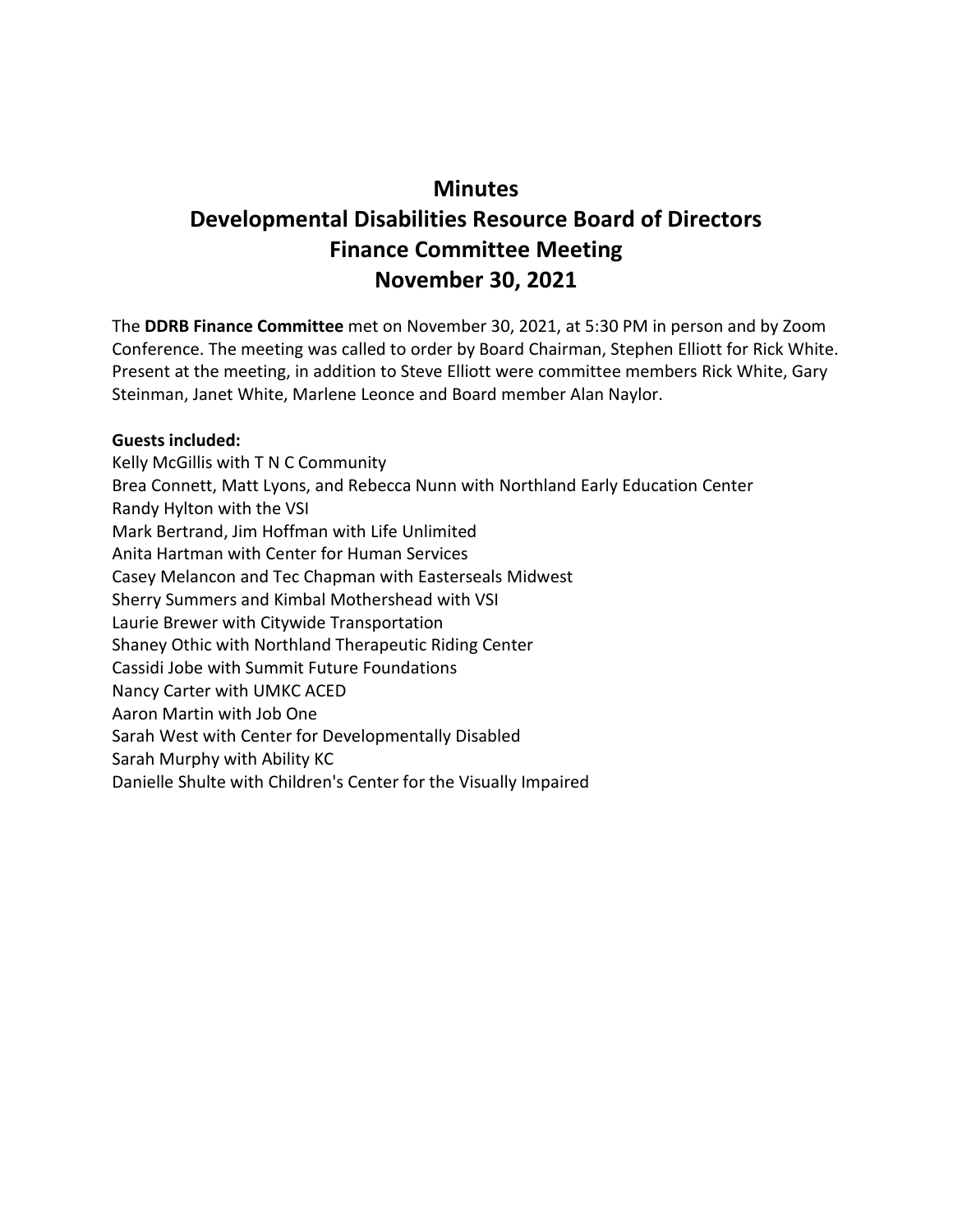Sonja Bennett provided an update on the Covid19 service relief funding, the Covid19 grant funding and the capital grant programs through October as noted below:

| <b>Agency</b>               | <b>January - October</b> | <b>CoVid YTD</b> |
|-----------------------------|--------------------------|------------------|
| <b>ABKC</b>                 | 1,137.00<br>\$           | \$<br>5,799.50   |
| Alpha                       | \$<br>۰                  | \$<br>3,627.50   |
| <b>Alpha Youth Services</b> | \$<br>433.28             | \$               |
| <b>CCVI</b>                 | \$<br>38,270.99          | \$<br>70,838.36  |
| CW/DL                       | \$<br>946,546.17         | \$               |
| <b>ESMW</b>                 | \$<br>105,592.43         | \$<br>34,656.80  |
| <b>ESMW ABA Clinic</b>      | \$<br>182,650.92         | \$               |
| Job One                     | \$<br>26,000.04          | \$               |
| lω                          | \$<br>704,408.53         | \$<br>51,876.55  |
| <b>NEEC</b>                 | \$<br>479,575.53         | \$<br>6,282.41   |
| <b>NTRC</b>                 | \$<br>45,612.00          | \$<br>13,842.00  |
| <b>TNC</b>                  | \$<br>67,040.82          | \$               |
| <b>TNC ILAP</b>             | \$<br>19,680.00          | \$               |
| <b>UMKC ACED</b>            | \$<br>18,513.30          | \$               |
| <b>VSI</b>                  | \$<br>1,235,532.39       | \$<br>671,130.73 |
| <b>Total</b>                | \$<br>3,870,993.40       | \$<br>858,053.85 |

#### **CoVid19 Service Relief**

#### **CoVid19 Grants**

| 2021 CoVid19 Emergency Grant Funding                  |                      |                                     |                               |                          |                                     |                                |  |  |  |  |
|-------------------------------------------------------|----------------------|-------------------------------------|-------------------------------|--------------------------|-------------------------------------|--------------------------------|--|--|--|--|
|                                                       |                      |                                     |                               |                          | Amount                              |                                |  |  |  |  |
|                                                       | 2021 Approved        | <b>CoVid19 Grant</b>                | Agency                        |                          | <b>Board Amount   Approved/Paid</b> |                                |  |  |  |  |
| <b>Agency</b>                                         |                      | Service Funding   Funding Available | Requested                     | Approved                 | Out                                 | <b>Comment</b>                 |  |  |  |  |
| <b>Ability KC</b>                                     | 7,960.00             | 1,000.00                            |                               | ۰                        | ٠                                   |                                |  |  |  |  |
| Alphapointe Workshop Services                         | S<br>$6,469.40$ \ \$ | 1,000.00                            | 1,000.00                      | 1,000.00                 |                                     | 1,000.00   FeverWarmHandReader |  |  |  |  |
| Childrens Center for the Visually Impaired            | 125,084.00           | 10,000.00                           | 10,000.00                     | 10,000.00                |                                     | 10,000.00 CoVid Expenses       |  |  |  |  |
| Della Lamb                                            | \$1,023,456.00       | 30,000.00                           | 30,000.00                     |                          | ٠                                   | <b>CoVid Expenses</b>          |  |  |  |  |
| Easter Seals Midwest                                  | 156,607.00 \$        | 15,000.00                           |                               | ۰                        | ٠                                   |                                |  |  |  |  |
| <b>ESMW ABA Clinic Grant</b>                          | 182,650.97           |                                     | \$.                           | $\overline{\phantom{a}}$ |                                     |                                |  |  |  |  |
| Job One                                               | 26,000.00            |                                     | Ś<br>$\overline{\phantom{a}}$ | ÷                        | ۰                                   |                                |  |  |  |  |
| Life Unlimited                                        | $910,955.26$ \$      | 30,000.00                           | Ś<br>$\overline{\phantom{a}}$ | $\overline{\phantom{a}}$ | ۰                                   |                                |  |  |  |  |
| <b>Northland Early Education</b>                      | 417,008.48           | 15,000.00                           |                               | $\overline{a}$           | ٠                                   |                                |  |  |  |  |
| <b>Northland Therpeutic Riding</b>                    | 59,454.00            | 3,500.00                            |                               |                          | ۰                                   |                                |  |  |  |  |
| <b>TNC Communtiy</b>                                  | $73,135.00$   \$     | 3,500.00                            | 10,000.00<br>Ś                | 10,000.00                | 10,000.00                           | CoVid Expenses                 |  |  |  |  |
| <b>UMKC ACED Program</b>                              | S<br>46,500.00       | 3,000.00                            |                               |                          |                                     |                                |  |  |  |  |
| <b>Vocational Services</b>                            | $$2,060,264.00$ \\$  | 50,000.00                           | 25,605.00                     | 25,605.00                | 25,605.00                           |                                |  |  |  |  |
|                                                       |                      |                                     |                               |                          |                                     | <b>Facial and Thermal</b>      |  |  |  |  |
| (qualified for \$100,000 in 2020 and utilized \$zero) |                      |                                     | ς<br>25,605.00                | 25,605.00<br>S.          |                                     | 25,605.00   Imaging System     |  |  |  |  |
| <b>Total</b>                                          | \$5,095,544.11       | ΙŚ<br>162.000.00                    | 76,605.00                     | 46,605.00                | 46.605.00                           |                                |  |  |  |  |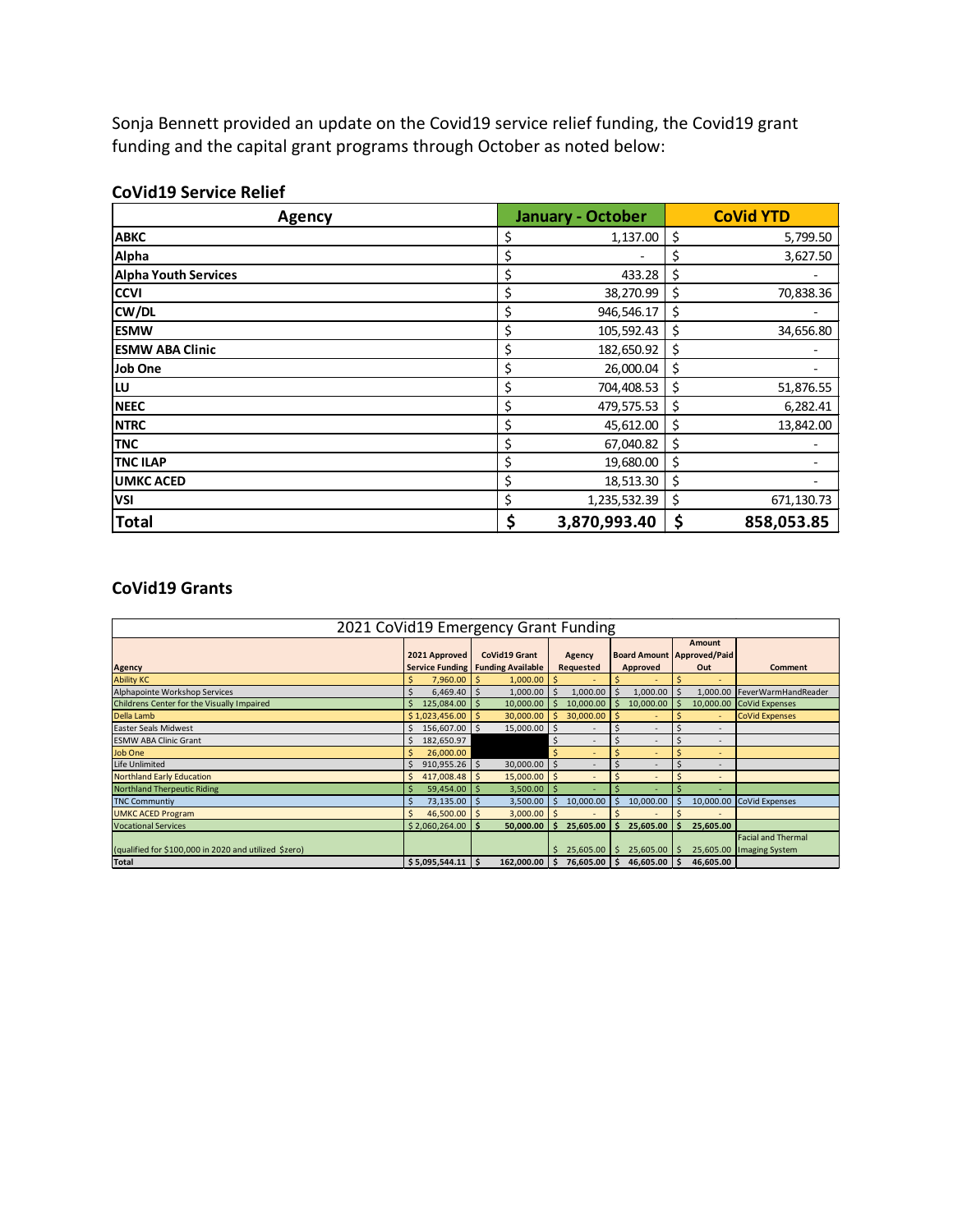## **Capital Grants**

|                                                   |                               |              |                  |            |                     | <b>Finance</b> |                    |            |                    |                |
|---------------------------------------------------|-------------------------------|--------------|------------------|------------|---------------------|----------------|--------------------|------------|--------------------|----------------|
|                                                   |                               |              |                  |            | <b>Committee</b>    |                |                    |            |                    |                |
|                                                   | 2021 Approved<br>2021 Funding |              | Amount           |            | <b>Board Amount</b> |                |                    |            |                    |                |
| Agency                                            | <b>Funding</b>                |              | <b>Guideline</b> |            | Approved            |                | Approved           |            | <b>Amount Paid</b> |                |
| <b>Ability KC</b>                                 | \$                            | 7,960.00     | \$               | 1,500.00   | \$                  | 1,210.00       | \$                 | 1,210.00   | Ś                  | 1,210.00       |
| facotry industrial packing tables                 |                               |              |                  |            | \$                  | 1,210.00       | \$                 | 1,210.00   | Ś                  | 1,210.00       |
| Alphapointe                                       | \$                            | 6,469.40     | \$               | 1.500.00   | \$                  |                | Ś                  |            | Ś                  |                |
| <b>Childrens Center for the Visually Impaired</b> | \$                            | 125,084.00   | Ś                | 25,000.00  | \$                  | 25,000.00      | \$                 | 25,000.00  | K                  | 25,132.61      |
| <b>Assistive Technology</b>                       |                               |              |                  |            | $\ddot{\varsigma}$  | 25,000.00      | $\zeta$            | 25,000.00  | Ś                  | 25,132.61      |
| <b>Della Lamb</b>                                 | \$                            | 1,023,456.00 | Ś.               | 100,000.00 | \$                  | 97,723.00      | Ŝ                  |            | Ś                  | $\blacksquare$ |
| <b>Ford Transit Van</b>                           |                               |              | \$               | Ξ          | $\frac{1}{2}$       | 46,609.00      |                    |            | \$                 | $\blacksquare$ |
| <b>Ford Transit Van</b>                           |                               |              | \$               |            | $\frac{1}{2}$       | 45,114.00      |                    |            | \$                 |                |
| <b>HHR Vehicle</b>                                |                               |              | Ś                |            | $\frac{1}{2}$       | 6,000.00       |                    |            | Ś                  |                |
| <b>Easter Seals Midwest</b>                       | \$                            | 156,607.00   | \$               | 50,000.00  | \$                  | 33,680.00      | \$                 | 33,680.00  | Ś                  | 33,680.00      |
| <b>Laptop Computers</b>                           |                               |              |                  |            | \$                  | 3,680.00       | $\zeta$            | 3,680.00   | Ś                  | 3,680.00       |
| Accessible Van                                    |                               |              |                  |            | $\zeta$             | 30,000.00      | $\mathsf{\dot{S}}$ | 30,000.00  | Ś                  | 30,000.00      |
| <b>ESMW ABA Clinic</b>                            | Ś                             | 182,650.97   |                  |            |                     |                |                    |            |                    |                |
| Job One                                           | Ś                             | 26,000.00    | \$               | 5,000.00   | \$                  |                | \$                 |            | \$                 |                |
| <b>Life Unlimited</b>                             | Ś                             | 910,955.26   | Ś                | 100,000.00 | \$                  | 100,000.00     | Ś                  | 100,000.00 |                    | 100,000.00     |
| 2 Vans                                            |                               |              |                  | 100,000.00 | \$                  | 100,000.00     | $\dot{\mathsf{S}}$ | 100,000.00 | Ś                  | 100,000.00     |
| <b>Northland Early Education</b>                  | Ś                             | 417,008.48   | Ś                | 50,000.00  | \$                  | 50,000.00      | \$                 | 50,000.00  | Ś                  | 29,147.00      |
| <b>HVAC Replacement</b>                           |                               |              |                  |            | \$                  | 29,147.00      | \$                 | 29,147.00  | Ś                  | 29,147.00      |
| <b>Outdoor Classroom</b>                          |                               |              |                  |            | $\mathsf{\hat{S}}$  | 14,840.00      | $\mathsf{\hat{S}}$ | 14,840.00  |                    |                |
| <b>Roof Repair</b>                                |                               |              |                  |            | \$                  | 6,013.00       | $\mathsf{\hat{S}}$ | 6,013.00   | \$                 |                |
| <b>Northland Therpeutic Riding</b>                | \$                            | 59,454.00    | Ś.               | 6,500.00   | \$                  | 6,500.00       | \$                 | 6,500.00   | Ś                  | 6,500.00       |
| <b>Asphalt Driveway</b>                           |                               |              |                  |            | \$                  | 6,500.00       | Ś                  | 6,500.00   | Ś                  | 6,500.00       |
| <b>TNC Communtiv</b>                              | \$                            | 73,135.00    | Ś                | 6,500.00   | \$                  | 6,500.00       | \$                 | 6,500.00   | Ś                  | 6,500.00       |
| <b>HVAC Units for Claymont Home</b>               |                               |              |                  |            | $\zeta$             | 6,500.00       | Ŝ.                 | 6,500.00   | $\dot{\mathsf{S}}$ | 6,500.00       |
| <b>UMKC ACED Program</b>                          | Ś                             | 46,500.00    | \$               | 5,000.00   |                     |                |                    |            |                    |                |
| <b>Vocational Services</b>                        |                               | 2,060,264.00 | Ś                | 150,000.00 | \$                  | 154,634.86     | \$                 | 154,634.86 | \$                 | 154,094.86     |
| <b>NKC Bathroom Project</b>                       |                               |              |                  |            | \$                  | 154,634.86     | $\zeta$            | 154,634.86 | Ś                  | 133,029.00     |
| NKC Bathroom Project-Additional Funds             |                               |              |                  |            | $\mathsf{\hat{S}}$  |                |                    |            | \$                 | 21,065.86      |
| Total                                             | \$                            | 5,095,544.11 | Ś                | 501,000.00 | \$                  | 475,247.86     | Ś                  | 377,524.86 | Ś                  | 356,264.47     |

Sonja provided a copy of the previously approved Admin/Operating budget for the Committee's review. Operating expenses were approved for \$225,000. She advised that she had added the commitments for the Partnership for Hope and Shared Unit Agreement waivers which total \$209,000. A copy of the budget is attached to these minutes for the file.

## **LIFE UNLIMITED**

Brian Watson with Life Unlimited requested the Committee to transfer funds in the amount of \$2,594.36 from the line item for Group Homes to ISL Residential Services. Steve Elliott motioned the Finance Committee approve the request which was seconded by Janet White. All members present approved. This will be presented to the full board for approval.

## **TNC Community**

Kelly McGillis with TNC Community requested funding for startup costs of the ILAP program in 2021. Sonja reminded the Committee that DDRB had approached TNC about providing the service. Kelly provided a detailed listing of the expenses for the startup of the program. The total startup costs are \$60,720.

DDRB had allocated \$72,000 in purchase of service funds for this program through TNC. Due to various issues with startup, TNC was able to bill for \$14,857.50. Steve Elliott asked TNC to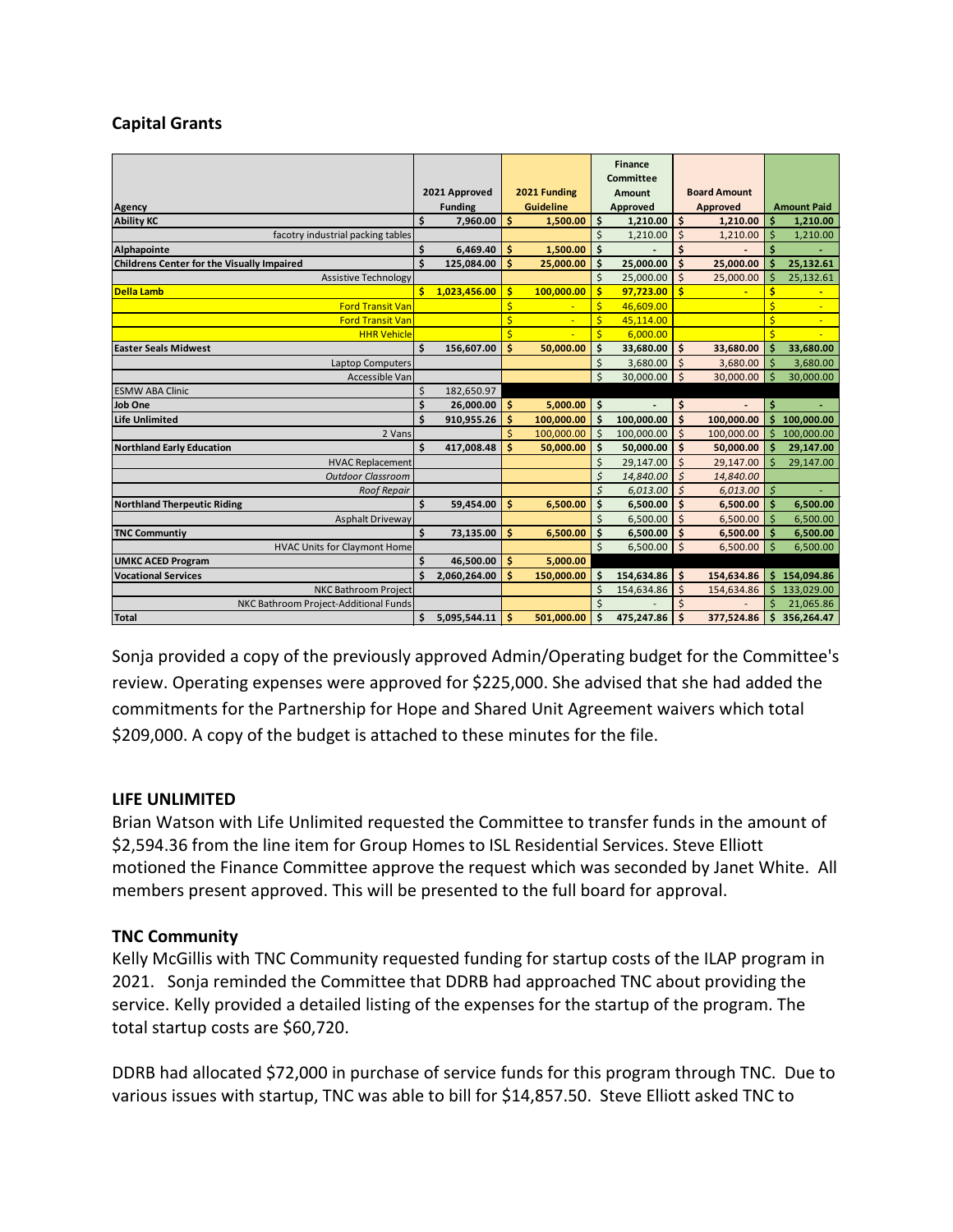provide a business plan noting what it would take for the program to be self-sufficient. He asked for that to be provided within 15 days or before year-end. Steve Elliott motioned the Finance Committee approve the startup costs of \$60,720. Janet White provided a second and all members present approved. This will be presented to the full board for approval.

## **Citywide Transportation/Della Lamb**

Laurie Brewer with Citywide Transportation/ Della Lamb requested \$30,000 in Covid grant relief funds to cover extraordinary expenses incurred due to the Covid pandemic restrictions. They have had to run multiple vehicles to locations blocks apart creating an increase in drivers' hours and fuel costs. Sonja confirmed those funds were available to Citywide. Gary Steinman motioned the committee to approve the request from Citywide for \$30,000 in Covid grant funding. A second was provided by Rick White. All members of the committee approved. This will be presented to the full board for approval.

Laurie Brewer with Citywide Transportation\Della Lamb requested \$100,000 in capital grant funds to purchase two (2) Ford 350 Transit passenger vans. Quotations from the local Ford dealer for the vans were provided. Laurie advised the committee that the vehicles are in short supply and lead times are long from the factory at this time due to the Covid restrictions. But they will be most useful for additional Day Hab and Supported Employment transportation services. In addition, Laurie provided information on a 2011 HHR vehicle that she wants to purchase and use for supported employment transportation. That vehicle is available immediately at a cost of \$6000.

Steve Elliott motioned the committee to approve the capital grant request from citywide in the amount of \$100,000 to purchase the 2011 HHR and two (2) Ford F350 transit vans. The second was provided by Gary Steinman and all members present approved. This will be presented to the full board for approval.

# **TNC Community**

The 2022 funding application from TNC was pended by the Finance Committee on November 2 for additional information regarding payroll wage increases to confirm that the direct care staff minimum wage for 2022 would be \$15 per hour. With that information provided, confirmed, and reviewed by the Committee, Marlene Leonce motioned the Committee to approve TNC's funding request for residential services and supports in the amount of \$103,666.21 and the ILAP program in the amount of \$98,961.70 for the calendar year 2022. A second was provided by Rick White. All members present approved. This will be presented to the full board for approval.

# **Northland Early Education Center**

The 2022 funding application from NEEC was pended by the Finance Committee on November 2 for additional information relative to receiving a minimum wage of \$15 per hour and those at that level or above currently receive a 4.2% increase in wages. After reviewing the additional information provided by Brea Connett, the increase was so substantial that the Committee